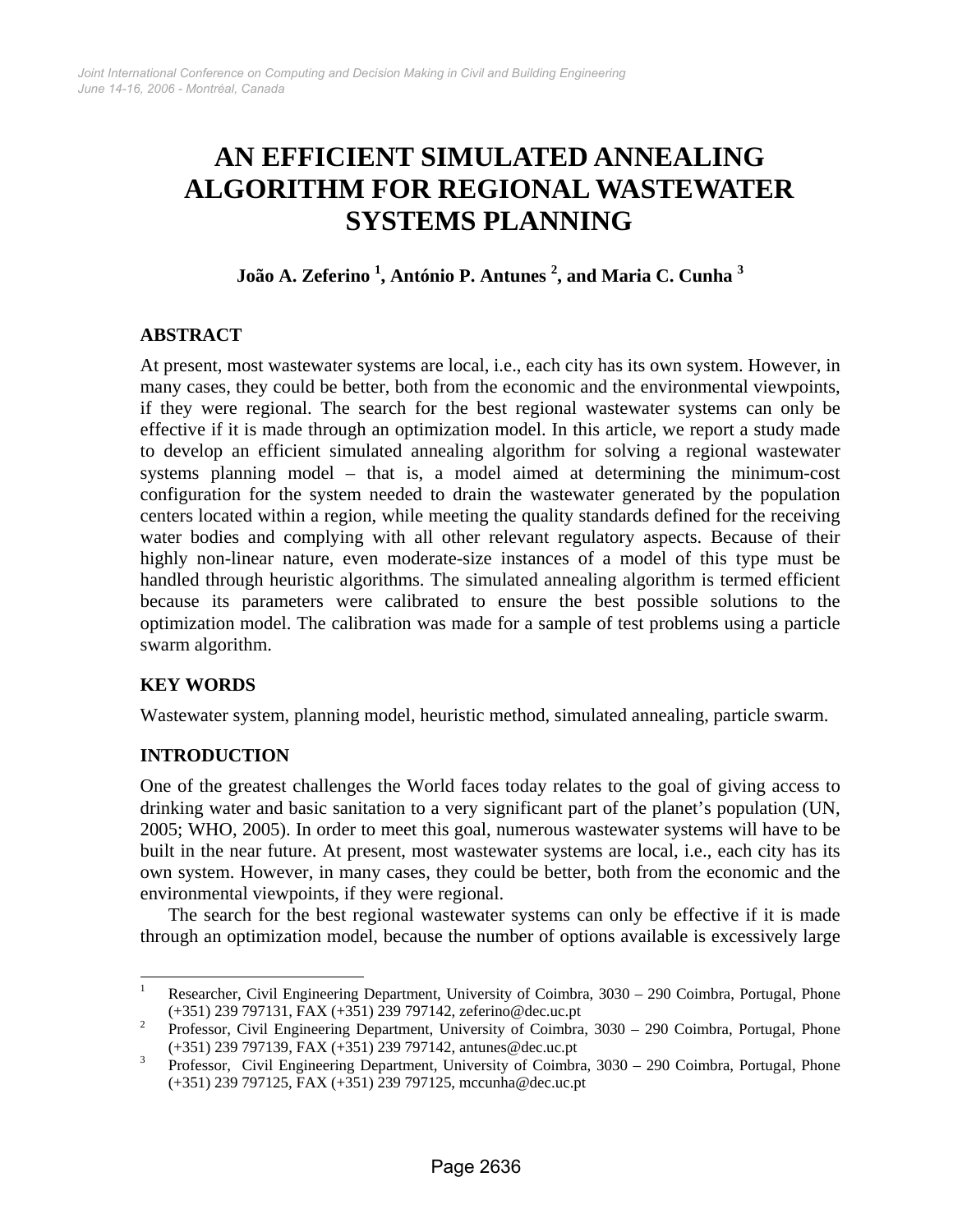to enable for individual evaluation. In order to represent the problems to solve as accurately as possible, the model must incorporate discrete variables (regarding, for instance, the possible locations of treatment plants and the commercial diameters of sewers) and nonlinear functions (regarding, for instance, the hydraulic behavior of wastewater systems). That is, it is necessary to resort to a discrete non-linear optimization model. Even for small-size instances, a model of this type is extremely difficult to solve. Therefore, it must be handled through heuristic algorithms. Since the 80s, numerous heuristic algorithms (e.g., genetic algorithms, tabu search, and simulated annealing) have been successfully developed to determine optimum or near-optimum solutions to discrete non-linear optimization models, (Aarts and Lenstra, 2003; Michalewicz and Fogel, 2004). In particular, simulated annealing algorithms have been successfully applied to several hydraulic systems planning models (e.g.: Cunha and Sousa, 1999; Monem and Namdarian, 2005).

In this article, we report a study made to develop an efficient simulated annealing algorithm for solving a regional wastewater systems planning model. The algorithm is termed efficient because its parameters were calibrated to ensure the best possible solutions to the planning model. The calibration was made for a sample of test problems using a particle swarm approach.

#### **PLANNING MODEL**

The study reported in this article is based on the regional wastewater systems planning model (RWSPM) presented in Sousa *et al*. (2002). This model was developed to deal with the following problem: find the minimum-cost configuration for the system needed to drain the wastewater generated by the population centers (wastewater sources) located within a region, while meeting the quality standards defined for the receiving water bodies (rivers, lakes, etc.) and complying to all other relevant regulatory aspects. The components of a wastewater system are: one or more sewer networks to connect the communities with the receiving water bodies; treatment plants to process wastewater before sending them to the receiving water bodies; and pump stations to elevate wastewater if it is unfeasible or uneconomic to drain them by gravity. The solution to the RWSPM specifies the layout of the sewer networks, the diameter of sewers, the location, type, and capacity of treatment plants, and the location and capacity of possible pump stations.

The formulation of the model is as follows:

Min 
$$
\sum_{i=1}^{N} \sum_{j=1}^{N} C_{ij} (Q_{ij}, L_{ij}, E_i, E_j, x_{ij}) + \sum_{k=m+1}^{N} C_k (QT_k, y_k)
$$
 (1)

subject to

$$
\sum_{j=1}^{N} Q_{ji} - \sum_{j=1}^{N} Q_{ij} = -QR_i, \quad \forall i = 1, ..., n
$$
 (2)

$$
\sum_{j=1}^{N} Q_{jl} - \sum_{j=1}^{N} Q_{lj} = 0, \quad \forall l = n+1, \dots, m
$$
\n(3)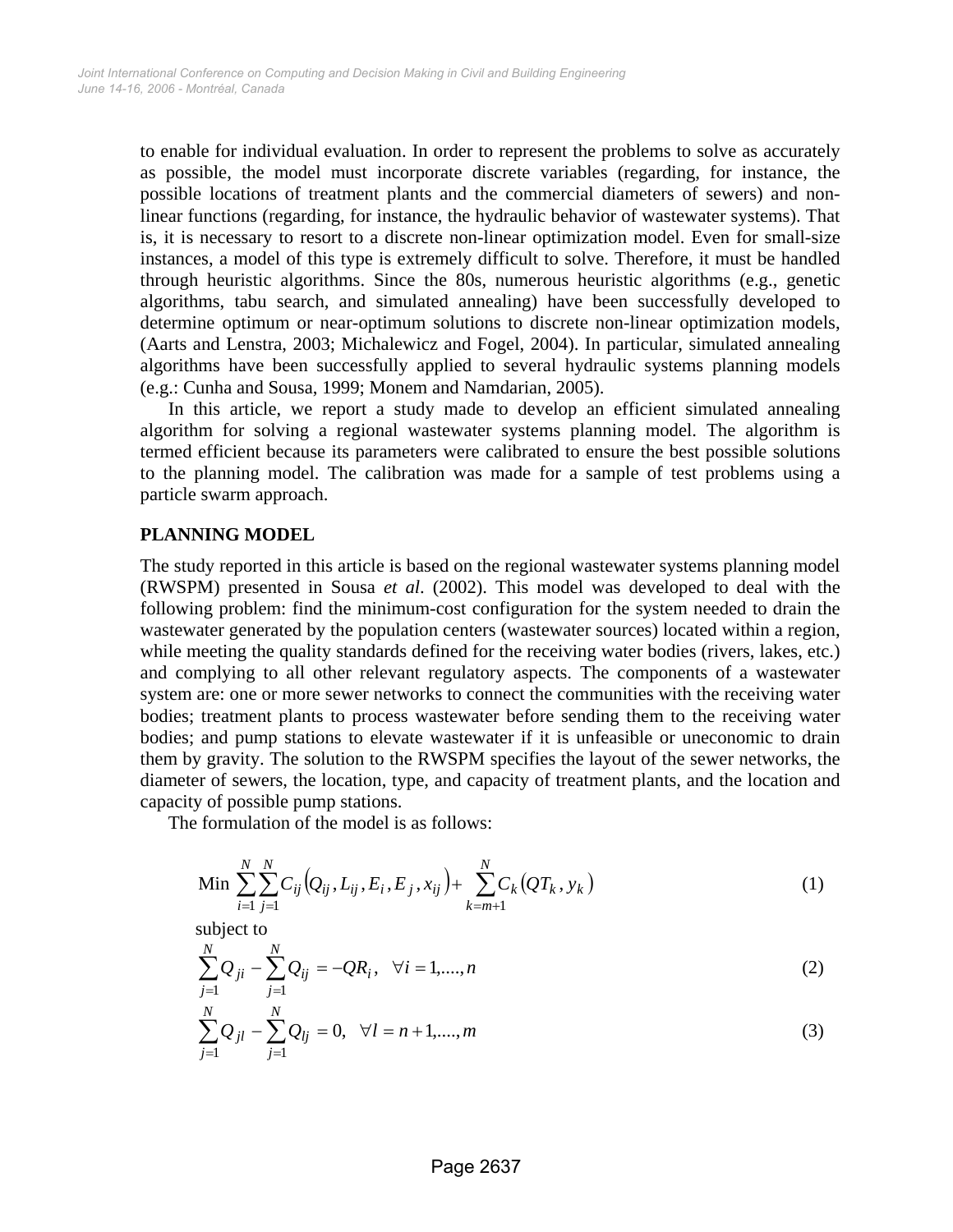*June 14-16, 2006 - Montréal, Canada Joint International Conference on Computing and Decision Making in Civil and Building Engineering*

$$
\sum_{j=1}^{N} Q_{jk} - \sum_{j=1}^{N} Q_{kj} = QT_k, \quad \forall k = m+1, ..., N
$$
\n(4)

$$
\sum_{i=1}^{n} QR_i = \sum_{k=m+1}^{N} QT_k
$$
\n(5)

$$
Q \min_{ij} x_{ij} \le Q_{ij} \le Q \max_{ij} x_{ij}, \quad \forall i = 1,..., N; \forall j = 1,..., N
$$
 (6)

$$
QT_k \le QT \max_k y_k, \quad \forall k = m+1,...,N \tag{7}
$$

$$
x_{ij} \in \{0,1\}, \quad \forall i = 1, \dots, N; \forall j = 1, \dots, N
$$
\n(8)

$$
y_k \in \{0, 1\}, \quad \forall k = m + 1, \dots, N \tag{9}
$$

$$
QT_k \ge 0, \quad \forall k = m+1,\dots,N
$$
\n<sup>(10)</sup>

$$
Q_{ij} \ge 0, \quad \forall i = 1, ..., N; \forall j = 1, ..., N
$$
\n(11)

where *N*: total number of nodes (wastewater sources plus possible intermediate nodes plus possible treatment plants); 1, …, *n*: wastewater sources; *n*+1, ..., *m*: locations for possible intermediate nodes;  $m+1$ , ..., *N*: locations for possible treatment plants;  $C_{ij}$ : discounted costs for installing, operating, and maintaining a sewer linking node *i* to node *j*;  $Q_{ii}$ : flow carried from node *i* to node *j*;  $L_{ii}$ : length of the sewer linking node *i* to node *j*;  $E_i$  and  $E_j$ : hydraulic heads at nodes *i* and *j* respectively;  $C_k$ : discounted costs for installing, operating and maintaining a treatment plant  $k$ ;  $QT_k$ : amount of wastewater treated at treatment plant *k*; *QR<sub>i</sub>*: amount of wastewater produced at node *i*; *Q*min*ij* and *Q*max*ij*: minimum and maximum flow allowed in the sewer linking node *i* to node *j* respectively; *QT*max*k*: maximum amount of wastewater that may be treated in treatment plant  $k$ ;  $x_{ij}$ : binary variable that is equal to one if there exists a sewer linking node *i* to node *j*, and equal to zero otherwise;  $y_k$ : binary variable that is equal to one if there exists a treatment plant in node *k*, and equal to zero otherwise.

The objective-function (1) of this discrete non-linear optimization model expresses the minimization of the total discounted costs for installing, operating, and maintaining sewer networks and treatment plants. The first term corresponds to sewer network costs, which depend on the wastewater flow (thus, on the diameter of sewers), on the length of sewers, and on the hydraulic heads at the extremities of sewers. The network may require pump stations to carry wastewater from low- to high-head points. The second term corresponds to treatment plant costs, which, for a given type of treatment plant, depend on the amount of wastewater treated there. Constraints (2), (3), and (4) are the continuity equations for three types of network nodes: wastewater sources; possible intermediate nodes; and possible treatment plants. Constraint (5) ensures that all the wastewater generated by the population centers of the region will be treated. Constraints (6) guarantee that the flow carried by sewers will be within given minimum and maximum values. These values depend both on the diameter and slope of sewers, and on flow velocity requirements. The hydraulic calculations needed to determine the diameter and slope of sewers are based on the Manning-Strickler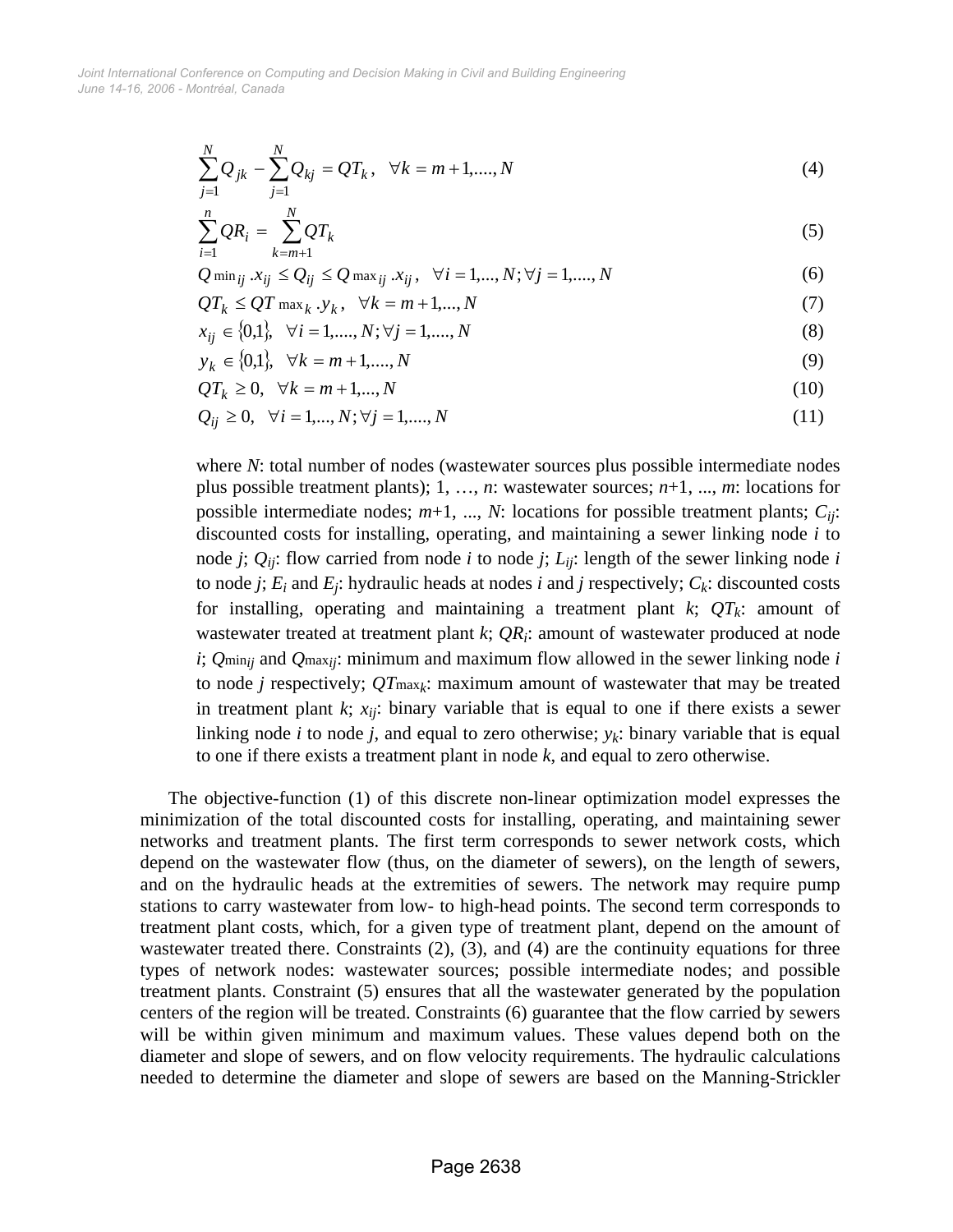Equation. Constraints (7) ensure that the wastewater sent to any treatment plant will not exceed given maximum values. These values depend on the quality standards defined for the receiving water bodies. Constraints (8) and (9) are zero-one constraints. And constraints (10) and (11) are non-negativity constraints.

## **SOLUTION ALGORITHM: SIMULATED ANNEALING**

The method designed to solve the RWSPM is based on a simulated annealing (SA) algorithm improved with a local search (LS) algorithm (Kirkpatrick *et al*., 1983; Dowsland, 1993). The basic steps of the method are identified in Figure 1 (Left). The SA algorithm starts from some initial incumbent solution. Then, a candidate solution is selected in the neighborhood of the incumbent solution. This solution becomes the incumbent solution with probability given by the Boltzmann-Gibbs distribution; that is,  $p = \min \{1, \exp(\Delta V/t)\}\)$ , where  $\Delta V$  is the difference between the value of the incumbent solution and the value of the candidate solution, and *t* is a parameter called temperature in a SA context. Therefore, the candidate solution becomes the incumbent solution if its value exceeds the value of the incumbent solution. Otherwise, if it does not, the probability that it becomes the incumbent solution increases as the difference of value between the solutions decreases, and, also, as the temperature decreases. This operation is repeated while decreasing the temperature in a controlled manner until the value of solutions ceases to increase. The LS algorithm starts with the best solution identified through the SA algorithm as the incumbent solution and moves into the best solution in the neighborhood of the incumbent solution if its value exceeds the value of the incumbent solution.

The three main aspects involved in the implementation of a SA algorithm are: definition of the initial incumbent solution; definition of the neighborhood of an incumbent solution; and definition of the cooling schedule (initial temperature, temperature decrease rate, and final temperature). For the RWSPM, these aspects were handled as follows. The initial incumbent solution is defined installing treatment plants at every treatment node and connecting the population centers to the closest treatment node, as shown in Figure 2 (Left). The neighborhood of an incumbent solution consists of every solution that can be reached by selecting a sewer and replacing its downstream node with one of the nodes adjacent to the upstream node, as shown in Figure 2 (Center and Right). In this figure, sewer *a* was selected and replaced by *a*', thus leading to a major change of the network (if sewer *b* was selected and replaced by  $b'$  the change would have been minor). The cooling schedule was defined with four parameters,  $\alpha_1$ ,  $\lambda$ ,  $\gamma$ , and  $\sigma$ , as proposed in Johnson *et al.*, 1991. Parameter  $\alpha_1$  sets the initial acceptance rate for candidate solutions with value 10-percent smaller than the value of the incumbent solution. Parameter  $\lambda$  sets the minimum number of candidate solutions that must be evaluated at each temperature (if after  $\lambda \times S$  evaluations, where *S* is the number of possible sewers, the best solution value,  $V^*$ , or the average solution value,  $m_V$ , did not improve, the temperature decreases). Parameter  $\gamma$  sets the rate at which the temperature decreases. Finally, parameter  $\sigma$  sets the maximum number of temperature decreases that may occur without an improvement of the best or the average solution value. The way the parameters interact is described in Figure 1 (Right).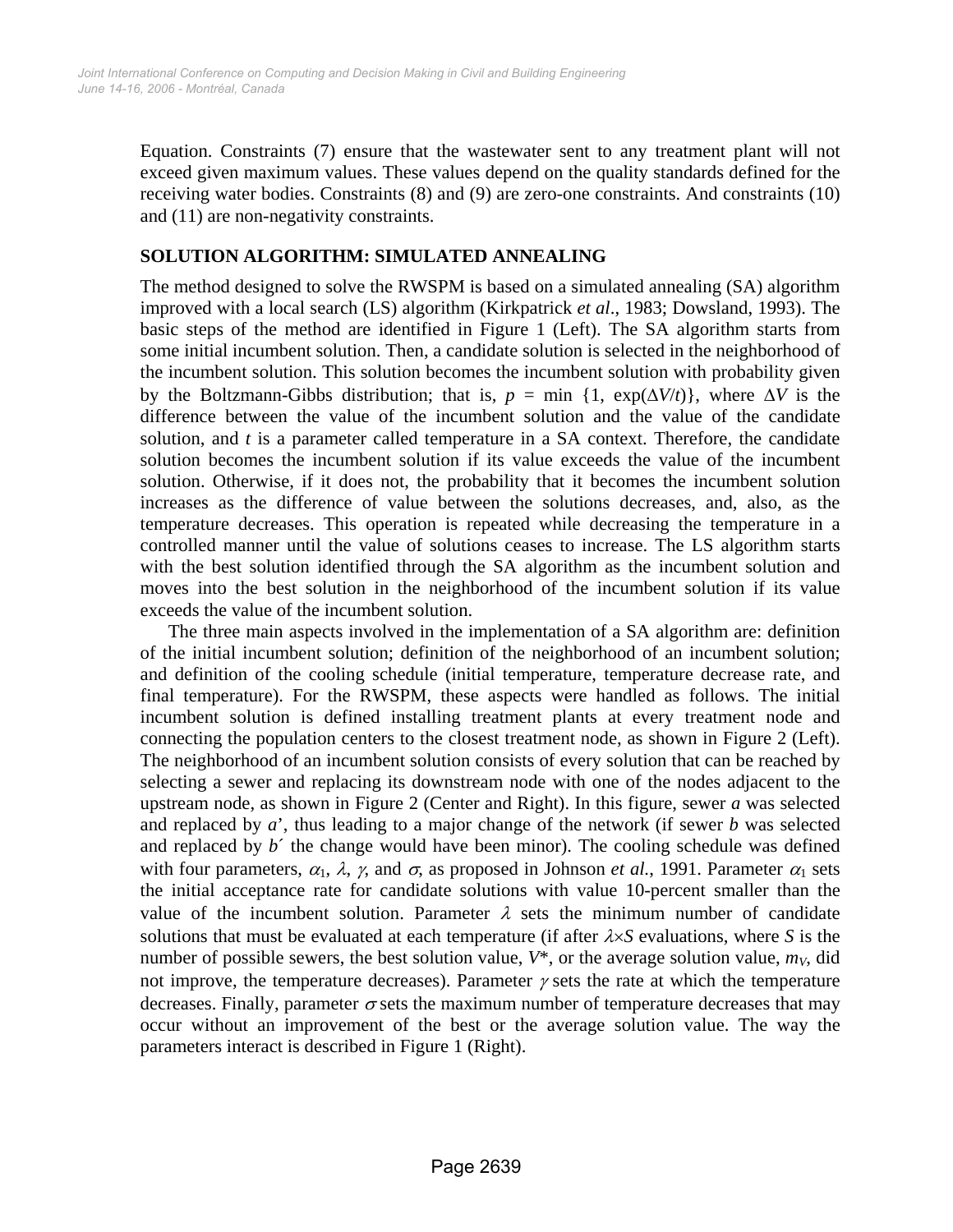*June 14-16, 2006 - Montréal, Canada Joint International Conference on Computing and Decision Making in Civil and Building Engineering*



Figure 1: Annealing Algorithm - Basic Steps (Left) and Cooling Schedule (Right)



Figure 2: Initial Solution (Left), Incumbent Solution (Center) and Candidate Solution (Right)

#### **TEST PROBLEMS**

The aptitude of a SA algorithm for finding optimum or near-optimum solutions within acceptable computing effort largely depends on the way it is implemented for the particular model to solve. The implementation should be made for a sample of test problems with characteristics similar to those of real-world problems. The test problems considered for the study reported in this article were defined according to rules regarding the shape and topography of the regions, the location and size of population centers, the wastewater generation rate, the location and maximum discharge at treatment plants, and the costs of the components of the system.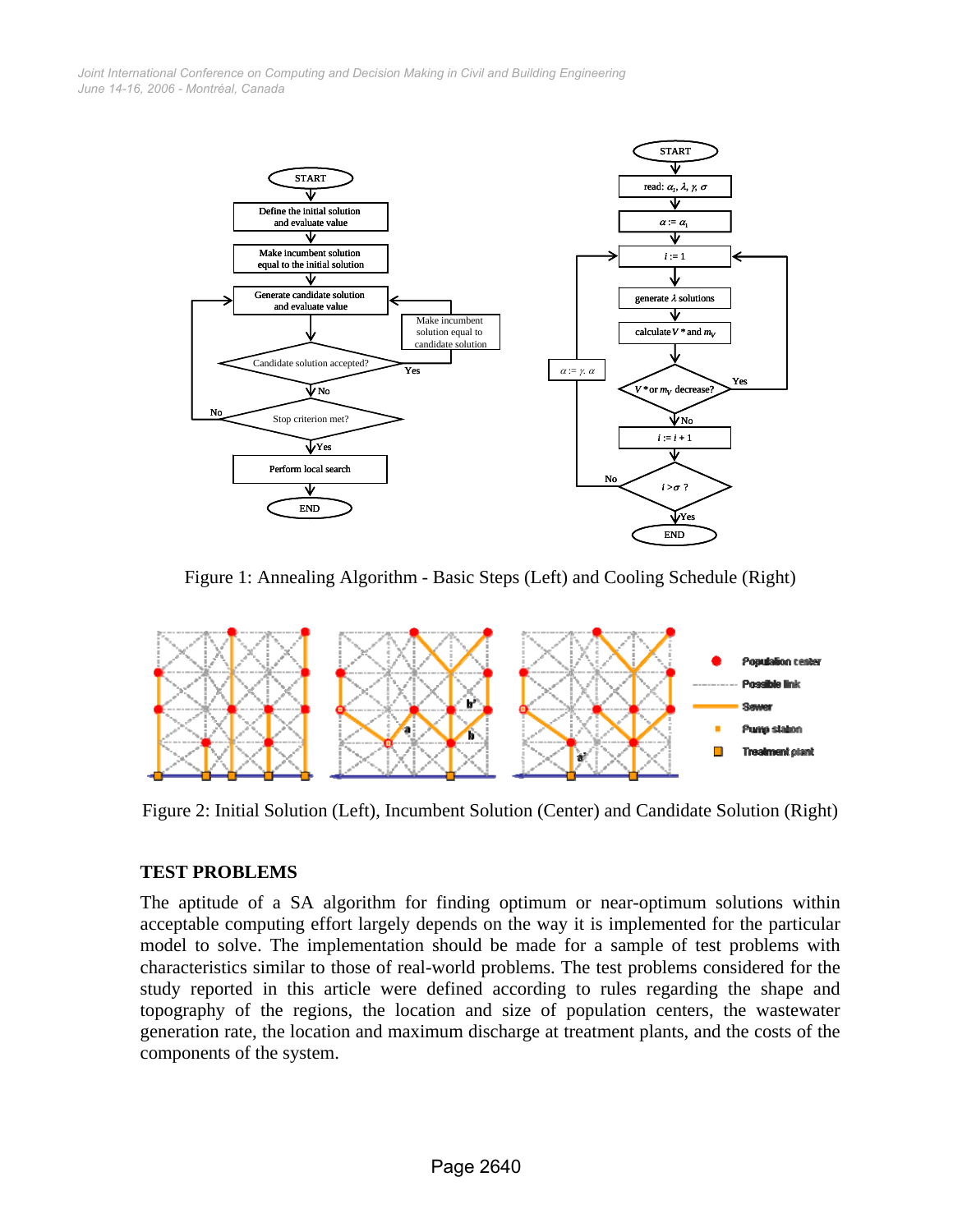## **SHAPE AND TOPOGRAPHY OF THE REGIONS**

The regions have a rectangular shape, with the length of each side randomly chosen, in terms of a uniform distribution, in the interval [20, 40] km. The bottom side corresponds to a river that receives the wastewater generated by the population centers of the region. The topography of the region is based on a grid of axis spaced of a length randomly chosen in the interval [3, 6] km (this means that the size of the grid can go from 4X4 to 13X13 axis, and is, on average, 7X7 axis). The height corresponding to the nodes of the grid vary between a value of zero in the left bottom corner (river mouth) and a value randomly chosen in the interval [100, 500] m. From the mouth of the river, the height increases or decreases in both directions proportionally to a value randomly chosen in the interval [0, 6] or [0, 3] units. As a result of this, on average, the height increases 1.5 units in both directions. In order to guarantee a single value for the height in each node, a weight, *w*, randomly chosen in the interval [20, 80] % is applied to the variation of heights in the direction of the river, and a weight of (100-*w*) % is applied to the variation of heights in the orthogonal direction. The dominant orientation of the ridges is the direction that receives the larger weight. The height along the river increases proportionally to a value randomly chosen in the interval [1, 2] units. Figure 3 (Top) shows examples of the shape and topography for three test problems.

### **LOCATION AND SIZE OF POPULATION CENTERS**

Population centers are located in a percentage of the nodes of the grid (not coincident with the river) randomly chosen in the interval [25, 75] %. The population of each center is determined in the following way: the population of the largest center is calculated by multiplying the number of centers with a value randomly chosen in the interval [5000, 15000]; the population of the second-largest center is obtained by dividing the population of the largest center by a value randomly chosen in the interval [1.5, 2.5]; the population of the third-largest center is obtained by dividing the population of the largest center by a value randomly chosen in the interval [2.5, 3.5]; and so forth. That is, the expected population distribution across centers follows a law frequently observed in real-world situations: the Zipf's law (Brakman *et al*., 2001). Figure 3 (Bottom) shows examples of the location and size of population centers for three test problems.

#### **WASTEWATER GENERATION RATE**

The wastewater generation rate was assumed to be equal for all population centers with a value of 200 l/inhabitant.

#### **LOCATION AND MAXIMUM DISCHARGE AT TREATMENT PLANTS**

Treatment plants can be setup in any node of the river. The maximum discharge in each plant (defined to guarantee the quality standards that must be verified in the river) is obtained through the division of the total volume of wastewater generated in the population centers of the region by a value randomly chosen in the ]0.0, 3.0] interval. If this value is less than 1.0, it may be enough to setup one treatment plant; if it is greater than 2.0 it will be necessary to setup at least three treatment plants.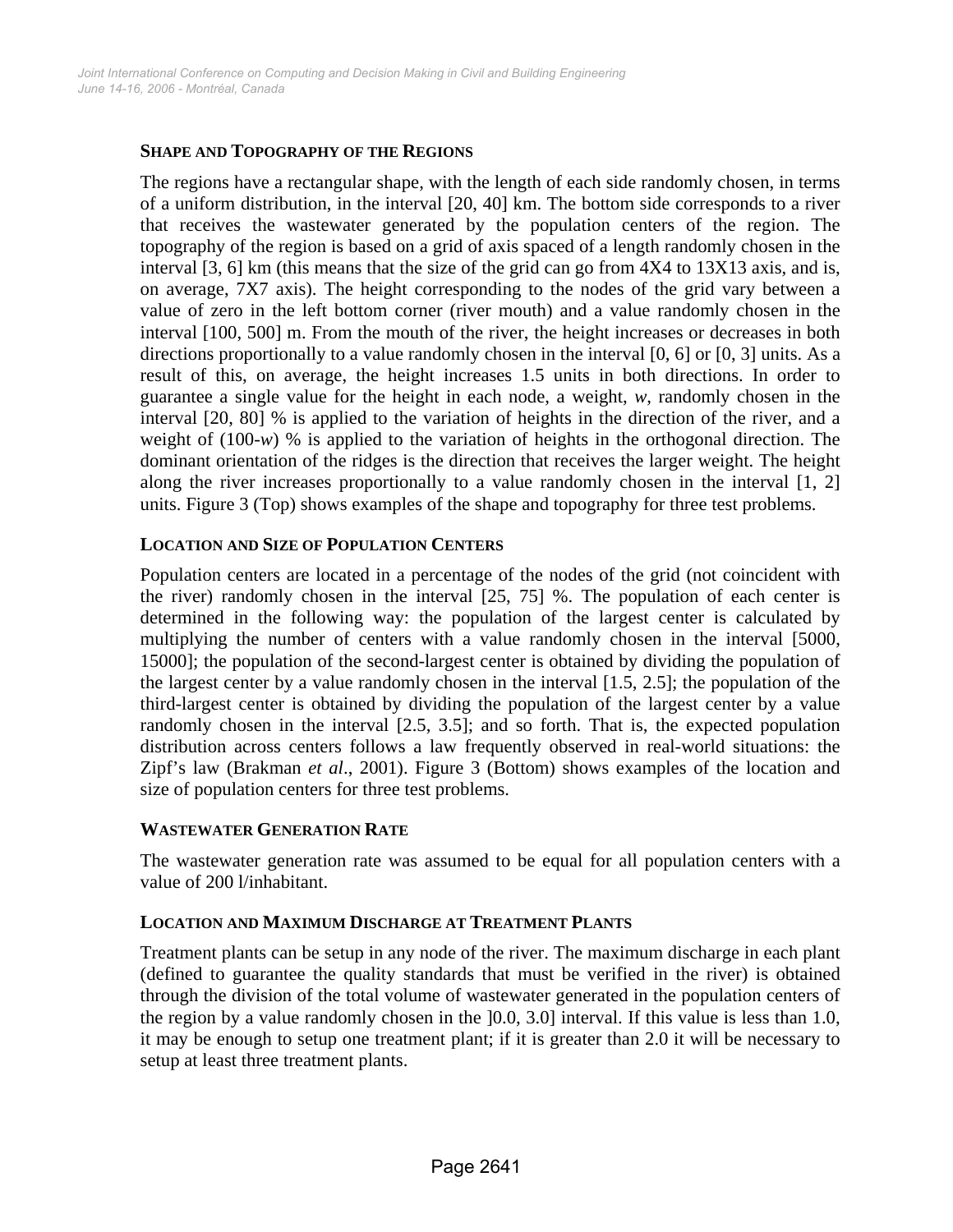#### **COSTS OF THE COMPONENTS OF THE SYSTEM**

The costs of the components of the system – sewer networks, treatment plants, and possible pump stations – were established on the basis of Portuguese values. The sewer network costs include construction and maintenance. The treatment plant and pump station costs include construction, electro-mechanic equipment, maintenance and operation (in particular, energy).



Figure 3: Shape and Topography (Top), and Location and Size of Population Centers (Bottom) for Three Test Problems

#### **PARAMETER CALIBRATION**

The procedure used to calibrate the SA parameters involved the following steps. First, we analyzed the extent to which the parameters are interrelated. Then, we developed an algorithm to determine optimum or near-optimum values for the parameters. Since some of the parameters were interrelated to a certain extent, we decided to adopt a procedure based on a Particle Swarm (PS) algorithm (Kennedy and Eberhart, 1995; Parsopoulos and Vrahatis, 2002). Finally, we determined the values for the parameters using this algorithm. These values depend on the characteristics of the problems to solve.

#### **RELATIONSHIP BETWEEN PARAMETERS**

The analysis of the relationship between the parameters was made for a sample of 20 test problems using a quadratic form multiple regression model. The quadratic form was used because it permits to identify cross-relations between the parameters. For each problem, 50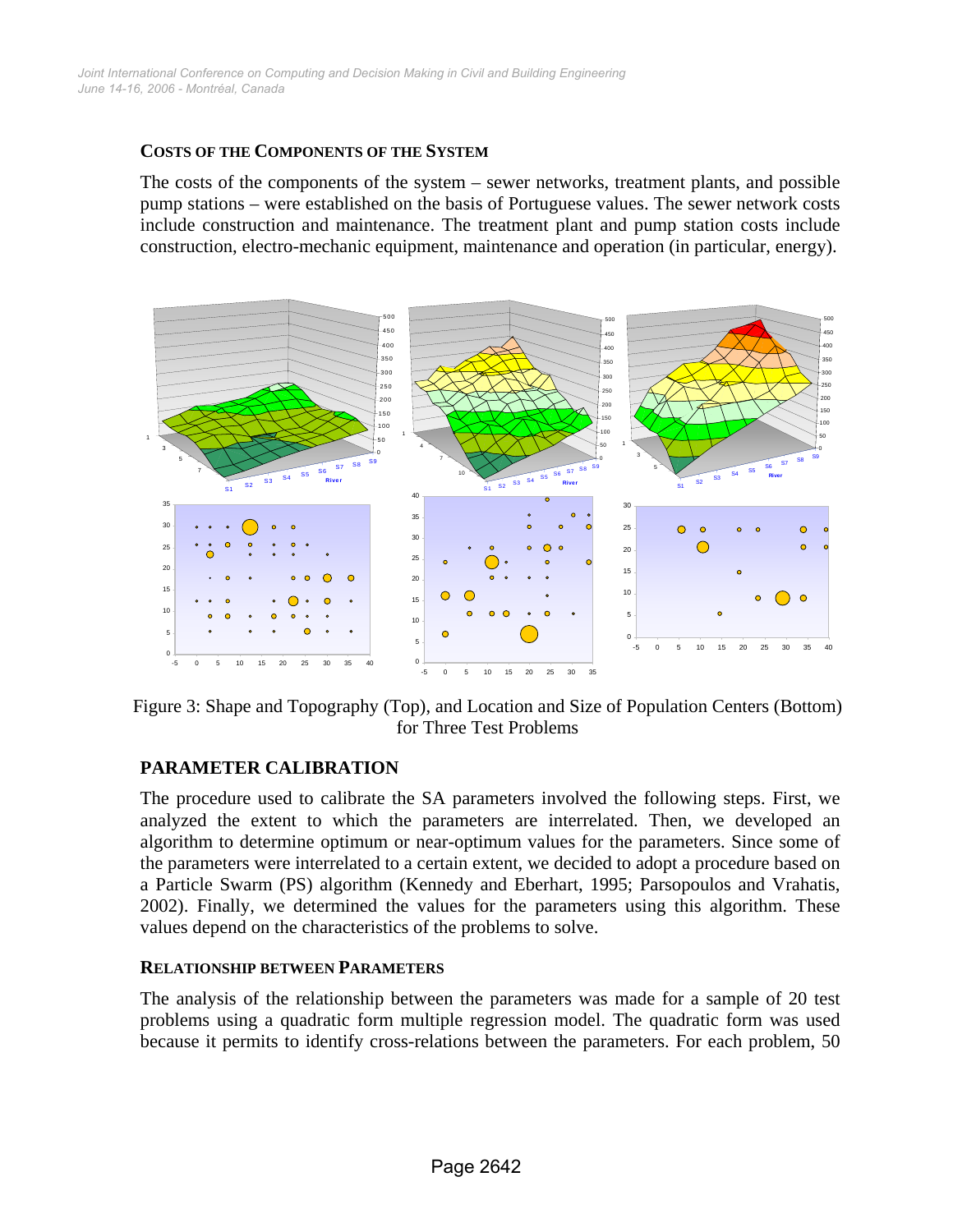sets of parameters and 5 random seeds were used. The values of the parameters were randomly chosen within reasonable intervals. The multiple regression model was:

$$
V = a_1 \times \alpha_1^2 + a_2 \times \lambda^2 + a_3 \times \gamma^2 + a_4 \times \sigma^2 +
$$
  
+  $a_5 \times \alpha_1 \times \lambda + a_6 \times \alpha_1 \times \gamma + a_7 \times \alpha_1 \times \sigma + a_8 \times \lambda \times \gamma + a_9 \times \lambda \times \sigma + a_{10} \times \gamma \times \sigma +$  (12)  
+  $a_{11} \times \alpha_1 + a_{12} \times \lambda + a_{13} \times \gamma + a_{14} \times \sigma$ 

where *V*: value of the solution (cost of the wastewater system);  $a_1, \ldots, a_{14}$ : model coefficients.

The model was always able to capture the influence of the parameters on the value of the solutions with great accuracy. Indeed, the adjusted correlation coefficient for the model was greater than 0.98 for all the 20 test problems. The *t*-tests performed on the model coefficients revealed that, with regard to the product terms, only the coefficients for  $\alpha_1 \times \sigma$  and  $\gamma \times \sigma$  were, in most cases, significantly different from zero for the 95% and, especially, the 99% confidence interval (Table 1). This indicates that  $\alpha_1$  and  $\sigma$  and  $\gamma$  and  $\sigma$  are the only clearly interrelated parameters.

| Model term                | Number of times model coefficients were<br>significantly different from zero |                |
|---------------------------|------------------------------------------------------------------------------|----------------|
|                           | Confidence 95%                                                               | Confidence 99% |
| $\alpha_1 \times \lambda$ | 7                                                                            | 3              |
| $\alpha_1 \times \gamma$  | 7                                                                            | 4              |
| $\alpha_1 \times \sigma$  | 12                                                                           | 8              |
| $\lambda \times \gamma$   | 6                                                                            | 4              |
| $\lambda \times \sigma$   | 5                                                                            | 2              |
| γ × σ                     | 13                                                                           | 11             |

Table 1: Relationship between Parameters

## **CALIBRATION ALGORITHM: PARTICLE SWARM**

For the calibration of the parameters, a PS algorithm was used. This type of algorithm is inspired on the way the members of a swarm synchronize their movements to achieve some objective. A PS algorithm consists of the following steps. First, a population of solutions, *S*, is generated. Each solution is characterized by a position *P* in *D*-dimensional space, with some value in terms of the objective, and a velocity, *V*. The velocity is the rate at which the position changes. Then, in successive iterations, each solution changes the position at a velocity that depends on its previous velocity, on the best position it has previously taken  $(P^*_{sd})$ , and on the best overall position taken by any of the solutions  $(P^*_{sd})$ . The procedure ends when, after some iterations, the change of the position taken by the solutions becomes very small (that is, the velocity becomes close to zero). The expressions used to calculate the velocity and the position of a solution  $s \in S$  in the dimension  $d \in D$ , in iteration *i*, are: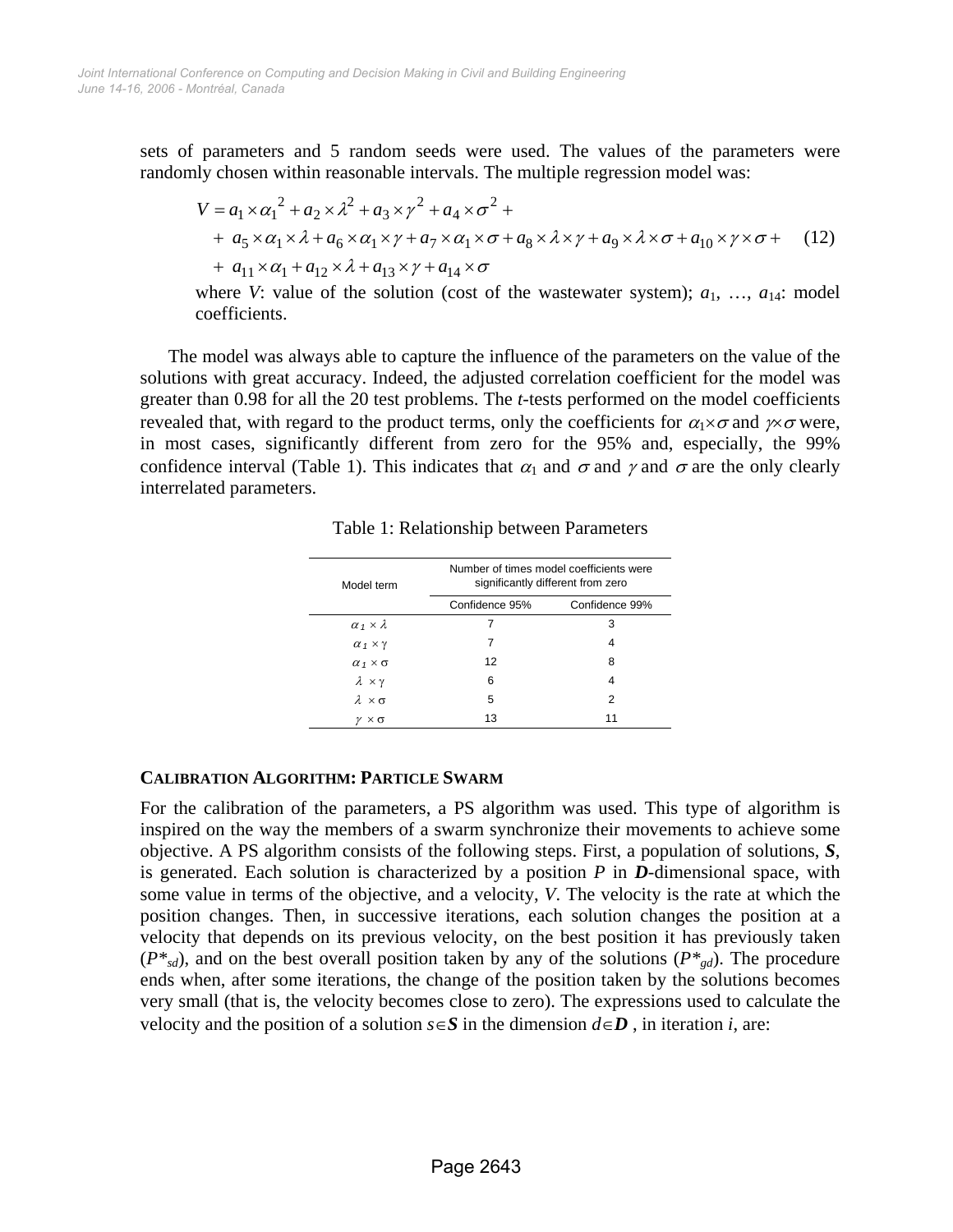$$
V_{sd}^{i} = a \times V_{sd}^{i-1} + b \times (P^*_{sd} - P_{sd}^{i-1}) + b \times (P^*_{sd} - P_{sd}^{i-1})
$$
\n(13)

$$
P_{sd}^{\ \ i} = P_{sd}^{\ \ i-1} + V_{sd}^{\ \ i} \tag{14}
$$

where *a* and *b*: parameters.

In our implementation of the PS algorithm, each solution comprised four dimensions, the SA parameters  $\alpha_1$ ,  $\lambda$ ,  $\gamma$ , and  $\sigma$ . The size of the population was 10. The number of iterations was 10 (for this number of iterations the velocity was already close enough to zero). The PS parameters *a* and *b* were set at 0.6 and 0.2. The initial position of the solutions over the four dimensions was randomly chosen within plausible limits for the variation of the parameters:  $\alpha_1$  was assumed to be in the interval [0.1, 0.5];  $\lambda$  in [1, 40];  $\gamma$  in [0.1, 0.9]; and  $\sigma$  in [1, 10]. The initial velocity of the solutions was randomly chosen within  $\pm 1/6$  of the range of each parameter.

#### **VALUE OF THE PARAMETERS**

The purpose of the study reported in this paper was to determine the best possible values for the SA parameters as a function of the characteristics of the problems to solve (in particular, geographic characteristics). These values were calculated through multiple regression analysis for 20 test problems. The dependent variables considered for the analysis were the values of the SA parameters (except σ) obtained for five different seeds through the PS algorithm. The parameter  $\sigma$  entered as an independent variable in the explanation of the parameters with which it is correlated (that is,  $\alpha_1$  and  $\gamma$ ). The number of test problems is not yet sufficient to arrive at definitive results, but will be enlarged in the future. The model used for the analysis was:

$$
\xi = a_1 \times N + a_2 \times U + a_3 \times P + a_4 \times R + a_5 \times O + a_6 \times W + (a_7 \times \sigma)
$$
\n<sup>(15)</sup>

where ξ: value of SA parameter; *N*: number of nodes; *U*: percentage of urban centers (in relation to the number of nodes); *P*: total population  $(10^3 \text{ inhabitants})$ ; *R*: land roughness (meters); *O*: ridge orientation (grades); *W*: maximum percentage of wastewater discharge in a treatment plant (in relation to total wastewater discharge);  $a_1, \ldots, a_7$ : model coefficients.

The analysis revealed that the model globally explains the relationship very accurately. Indeed, the adjusted correlation coefficient for the three SA parameters was always larger than 0.88. The analysis also revealed that the relationship of the parameters to some variables was not significant. These variables were eliminated using (backward) stepwise regression analysis. After this was made, we arrived at the following expressions for the values of the parameters:

$$
\alpha_1 = 0.00276 \times N + 0.00634 \times U - 0.00072 \times P \tag{16}
$$

$$
\lambda = 0.20619 \times N + 0.21581 \times O \tag{17}
$$

$$
\gamma = 0.00298 \times W + 0.04975 \times \sigma \tag{18}
$$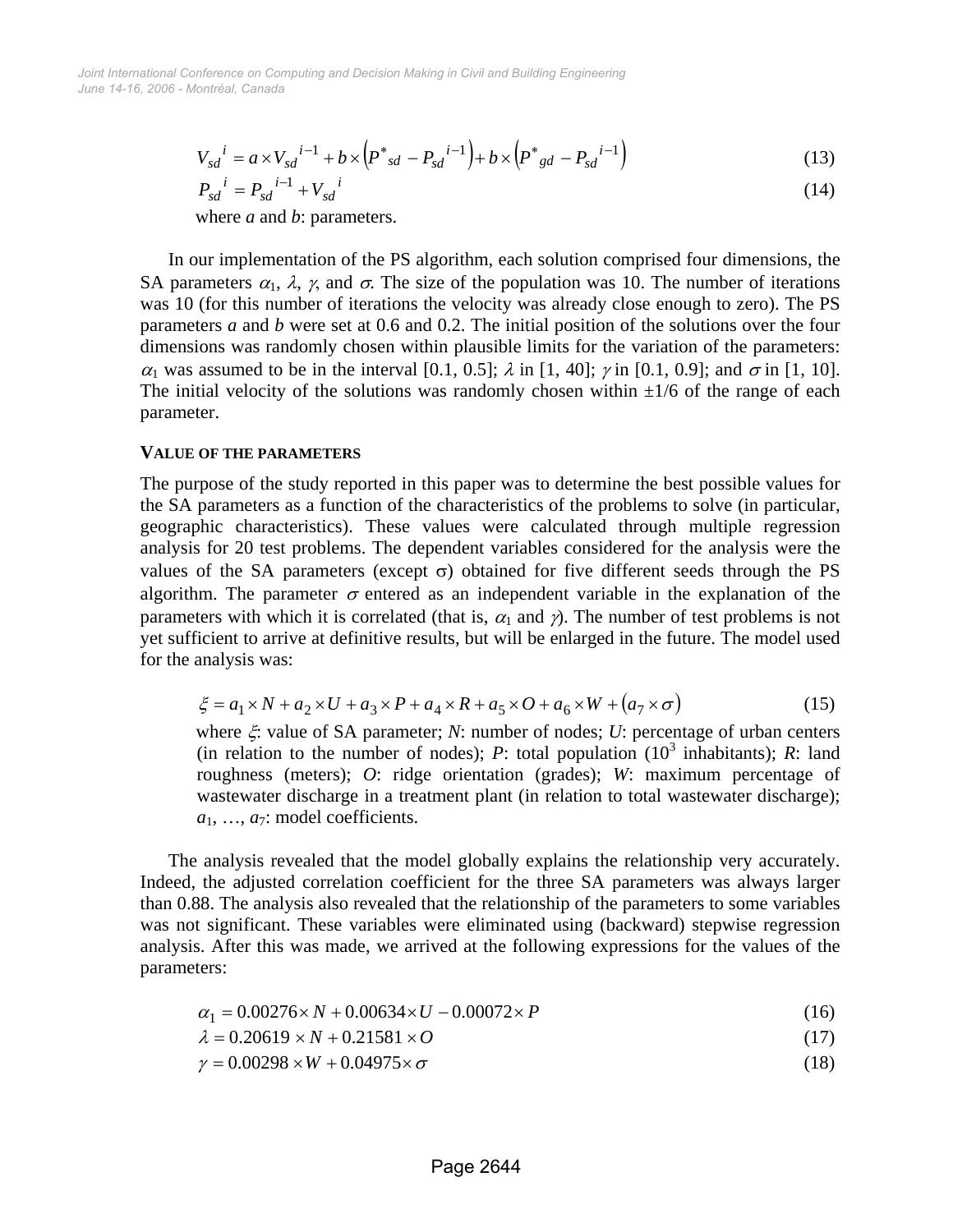According to these expressions, if  $\sigma = 6$ , the values for the other SA parameters to be used when solving the test problem corresponding to the region depicted on Figure 3 (Left), should be  $a_1 = 0.313$ ,  $\lambda = 29$ , and  $\gamma = 0.597$ , since the region is characterized by  $N = 72$ ,  $U = 73\%$ ,  $P = 488 \times 10^3$ ,  $Q = 66$  grades, and  $W = 100\%$ .

## **MODEL RESULTS**

The type of results obtained for the RWSPM with parameters of value given by expressions (16) to (18) are illustrated in Figure 4. The geographic characteristics of the problems solved are shown in Figure 3.



Figure 4: Solutions Obtained for Three Test Problems with the Values Proposed for the Parameters

# **CONCLUSION**

In this article, we reported a study made to develop an efficient simulated annealing algorithm for solving a regional wastewater systems planning model. The algorithm is termed efficient because its parameters were calibrated to ensure the best possible solutions to the planning model. The calibration was made for a sample of test problems using a particle swarm approach. The values of the parameters are expressed as a function of the geographic characteristics of the regions where the planning model will be applied. The sample of test problems employed in the study was relatively small. Therefore, the expressions are not fully reliable. In the near future, a larger sample will be used to determine more reliable expressions for the value of the parameters.

## **ACKNOWLEDGMENTS**

The authors would like to thank Fundação para a Ciência e a Tecnologia for the financial support granted to the research projects within which the study reported in this article was made – *Planeamento de Sistemas Regionais de Saneamento Básico Usando Novas Técnicas de Optimização* (PRAXIS/ECM/12266/1998) and *Planeamento e Gestão de Sistemas Regionais de Saneamento de Águas: Novos Desenvolvimentos* (POCTI/ECM/39172/ 2001).